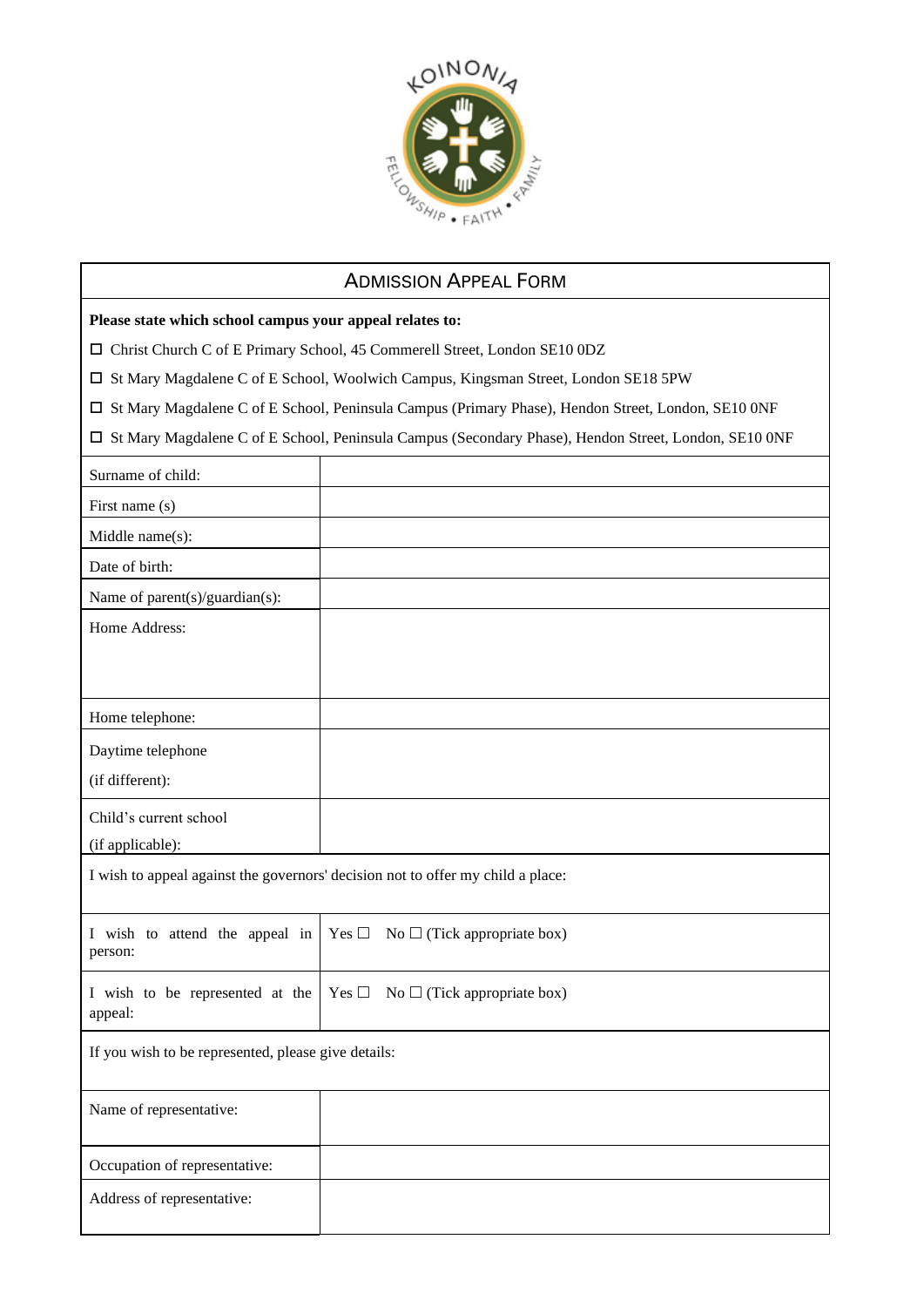

| Telephone No of representative:                                                                                                                                                                                                                                                        |                                                                                                         |  |
|----------------------------------------------------------------------------------------------------------------------------------------------------------------------------------------------------------------------------------------------------------------------------------------|---------------------------------------------------------------------------------------------------------|--|
| If you have other children, please give details below:                                                                                                                                                                                                                                 |                                                                                                         |  |
| Name(s) and ages:                                                                                                                                                                                                                                                                      |                                                                                                         |  |
|                                                                                                                                                                                                                                                                                        |                                                                                                         |  |
|                                                                                                                                                                                                                                                                                        |                                                                                                         |  |
| School(s) attended:                                                                                                                                                                                                                                                                    |                                                                                                         |  |
|                                                                                                                                                                                                                                                                                        |                                                                                                         |  |
|                                                                                                                                                                                                                                                                                        |                                                                                                         |  |
| NB: It is a requirement that where the majority of children are 5, 6 or 7 years old they are taught in classes of 30.<br>The powers of the Appeals Panel to allow an appeal are, therefore, more limited than in other appeals for older<br>children. Please see information overleaf. |                                                                                                         |  |
| My reasons for appealing are as follows: (Please attach additional sheets, if necessary.)                                                                                                                                                                                              |                                                                                                         |  |
| (a) If you think the Governing Body has not complied with the mandatory requirements of the School Admission<br>Code and that your child would have been offered a place if the Governors had complied, please explain why<br>below.                                                   |                                                                                                         |  |
|                                                                                                                                                                                                                                                                                        |                                                                                                         |  |
|                                                                                                                                                                                                                                                                                        |                                                                                                         |  |
| (b) If you think the Governing Body has not applied the admission criteria correctly to your application and that<br>your child would have been offered a place if the Governing Body had done so, please explain why below:                                                           |                                                                                                         |  |
|                                                                                                                                                                                                                                                                                        |                                                                                                         |  |
| (c) If you think the Governing Body has acted unreasonably in the circumstances of your case, please explain why<br>below:                                                                                                                                                             |                                                                                                         |  |
|                                                                                                                                                                                                                                                                                        |                                                                                                         |  |
|                                                                                                                                                                                                                                                                                        |                                                                                                         |  |
|                                                                                                                                                                                                                                                                                        |                                                                                                         |  |
|                                                                                                                                                                                                                                                                                        |                                                                                                         |  |
|                                                                                                                                                                                                                                                                                        |                                                                                                         |  |
|                                                                                                                                                                                                                                                                                        |                                                                                                         |  |
|                                                                                                                                                                                                                                                                                        |                                                                                                         |  |
| Signed:                                                                                                                                                                                                                                                                                | Date:                                                                                                   |  |
|                                                                                                                                                                                                                                                                                        | This form must be returned addressed to the Clerk to the Admission Appeal, c/o Miss E Holliday (e-mail: |  |

dmission Appeal, c/o Miss E Holliday ( [eholliday@koinoniafederation.com\)](mailto:eholliday@koinoniafederation.com) by 12.00 hours on